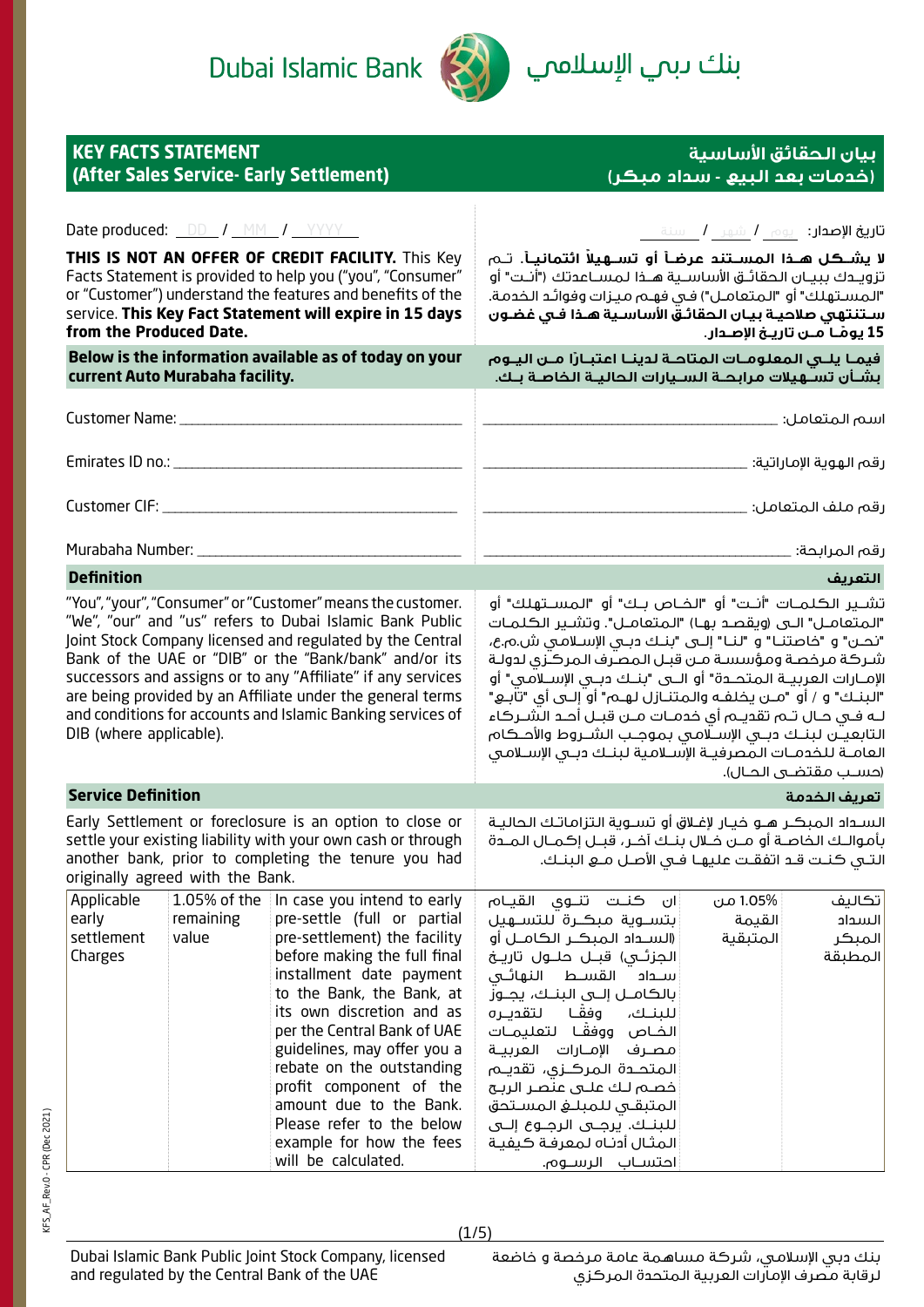

| 829.5<br><b>Existing details of your Auto Finance</b>                                                                                    | 79,000 درهـم x 1.05% =<br>829.5 درهم                                                                                                 | التفاصيل الحالية لتمويل السيارات الخاص بك |
|------------------------------------------------------------------------------------------------------------------------------------------|--------------------------------------------------------------------------------------------------------------------------------------|-------------------------------------------|
| If total outstanding is AED<br>79,000 then the calculation<br>of early Settlement Fee will<br>be as follows:<br>AED 79,000 x 1.05% = AED | إذا كان إجمالـــى الـمبلــــــــــع<br>المسـتحق هـو 79,000<br>ادرهــم، فســیتم حســاب<br>رسوم السداد المبكر على<br>النحــو التالــي: |                                           |

| Principal Facility Amount: __________ | AED | __ درهـم | المبلغ الأصلى للتسهيل:      |
|---------------------------------------|-----|----------|-----------------------------|
| <b>Balance Outstanding:</b>           | AED |          | المبلغ المتبقى:             |
| Net Outstanding amount:               | AED | _درهم    | صافي المبلغ المتبقى:        |
| <b>Outstanding Principal</b>          | AED | __ درهم  | المبلغ الأصلى المتبقى:      |
| <b>Outstanding Profit</b>             | AED |          | الأرباح المتبقية:           |
| Total No. of EMI:                     | AED | _درهم    | إجمالى عدد الأقساط الشهرية: |
| Number of Paid EMI:                   | AED | _درهم    | عدد الأقساط المدفوعة:       |
| <b>Existing EMI Amount:</b>           | AED | _درهم    | مبلغ القسط الحالى:          |
| Last Paid Date:                       | AED |          | أخر قسط تم دفعة:            |
|                                       |     |          |                             |

# **Warnings and Consequences والتبعات التحذيرات**

By availing this product, you might be exposed to the following risks:

- A vehicle is a depreciating asset which means that there will be a variance between the market value of the vehicle and the finance outstanding amount with the Bank
- Bank may repossess the vehicle in case of default which means that there will be a court case against you and the bank will repossess your vehicle through authorities
- The Bank and or its authorized collections agents may visit your office premises for follow up against the overdue and outstanding instalments amount towards the Bank in the event of default in the payment of monthly instalments of credit facilities availed.
- If you default, Bank will report any default or payment delays to Al Etihad Credit Bureau which may affect your credit rating and may limit your ability to access financing in the future.
- In case of early settlement of this auto finance, the bank will be entitled to charge the actual cost incurred by it and give you a discretionary rebate on the outstanding profit component which will be decided at the time of early settlement.
- In case of late payments or non-payment of this auto finance, you may be exposed to the following consequences and others:

عند حصولك على هذا المنتج، قد تتعرض للمخاطر التالية:

- تُعــد الســيارة مــن األصــول الخاضعــة لإلهــاك )انخفــاض القيمـة) وهـذا يعنــى بأنـه ســوف يكــون هنالـك فـرق بيـن القيمــة الســوقية للســيارة ومبلــغ التمويــل القائــم مــع البنــك.
- فــي حالــة التخلــف عــن الســداد يحــق للبنــك اســتعادة ملكيــة الســيارة وهــذا يعنــي بــأن البنــك ســيقوم برفــع دعـوى قضائيـة ضـدك واسـتعادة ملكيـة السـيارة مـن خـال الســلطات المعنيــة.
- قــد يقــوم البنــك ووكالء التحصيــل المعتمــدون للبنــك بزيــارة مقــر مكتبــك لمتابعــة مبلــغ األقســاط المتأخــرة والمســتحقة تجــاه البنــك فــي حالــة التخلــف عــن ســداد األقســاط الشــهرية للتســهيالت االئتمانيــة الممنوحــة لــك.
- إذا تخلفــت عــن الســداد، فســيقوم البنــك باإلبــاغ عــن أي تأخـر أو تأخيـر فـي السـداد إلـى مكتـب االتحـاد للمعلومـات االئتمانيـة ممـا قـد يؤثـر علـى تصنيفـك االئتمانـي، وقد يحد مــن قدرتــك فــي الحصــول علــى التمويــل فــي المســتقبل.
- فــي حالــة الســداد المبكــر لهــذا التمويــل، يحــق للبنــك أن يطالــب بالتكلفــة الفعليــة التــي تكبدهــا والتــي ســيتم تحديدهـــا فــي وقــت الـســـداد الـمبكـــر. ونمنحــك خصمًــا تقديريــا علـــي مـڪــون الريـــج الـقائـــم
- قــد تتعــرض، فــي حالــة التأخــر فــي أو التخلــف عــن ســداد هــذا الـتمويــل، للعواقــب التاليــة (فضــلاً عــن غيرهــا مــن العواقــب(: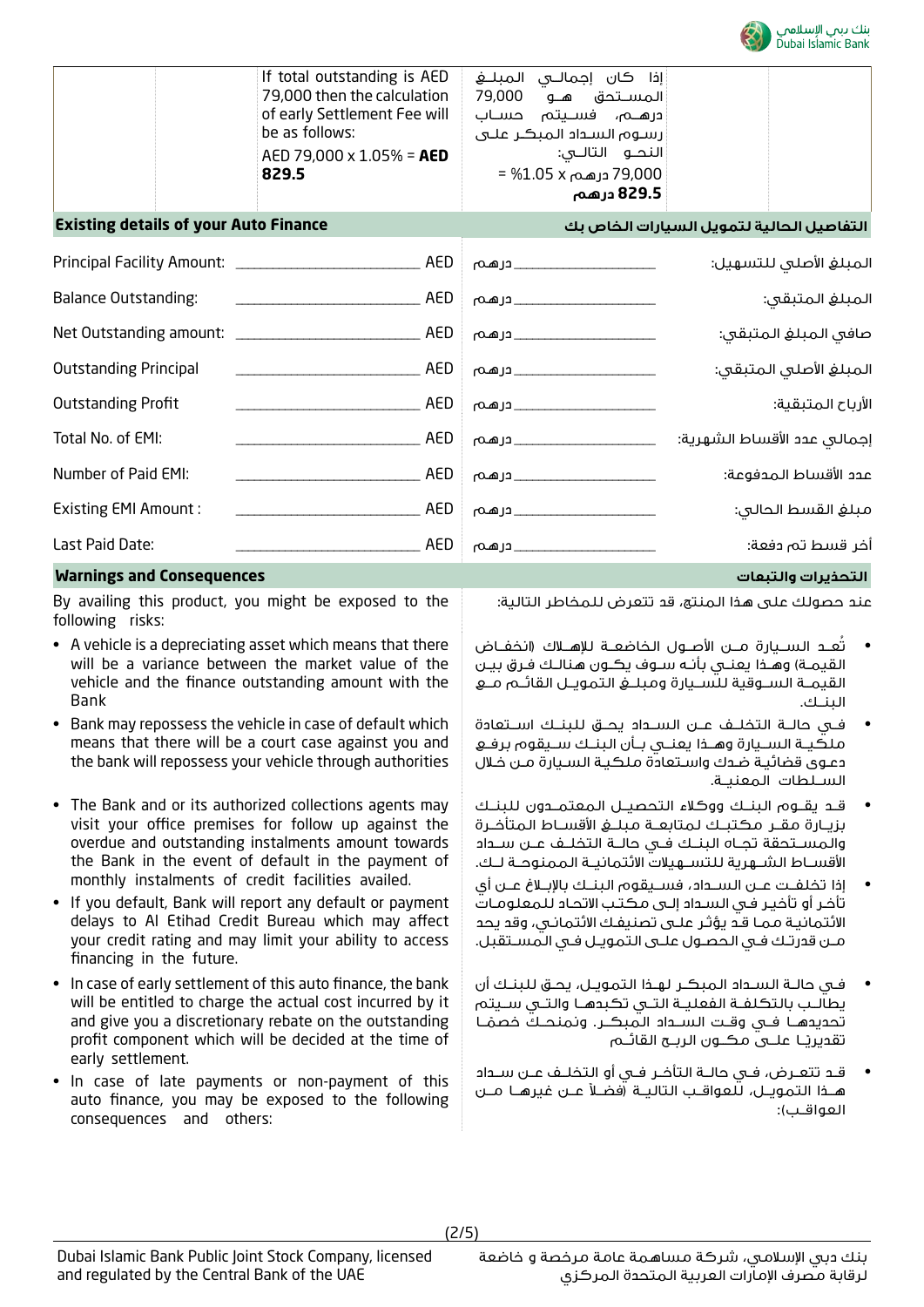

|           | o Late payment donation, where the Bank will ask<br>you for donation of a specified amount you have<br>undertaken pursuant to the facility documents as<br>mentioned under fees and charges section                                                                                                                                                       | 0 التبرع المطبق فى حال السداد المتأخر ، حيث سيطلب<br>منـك البنـك سـداد (مبلــــغ الـتبـــرع الـمـطبـــق فـــى حــال<br>السـداد المتأخـر) وفقًـا لتعهـدك بذلـك كمـا هـو مـذكـور<br>فى قســم الرســوم والتكاليـف،                                                                                                                                                                  |
|-----------|-----------------------------------------------------------------------------------------------------------------------------------------------------------------------------------------------------------------------------------------------------------------------------------------------------------------------------------------------------------|----------------------------------------------------------------------------------------------------------------------------------------------------------------------------------------------------------------------------------------------------------------------------------------------------------------------------------------------------------------------------------|
|           | o A negative Credit Information Agency rating and the<br>possible limitations on the ability to obtain financing<br>in the future.                                                                                                                                                                                                                        | 0 سـتحصل علــى تصنيــف ائتمانــي ســلبي لــدى "وكالــة<br>المعلومــات الائتمانيــة" وقــد يتــم وضــع بعــض القيــود<br>المحتملـة فيمـا يتعلـق بفرصـة الحصـول علــى تمويـل                                                                                                                                                                                                       |
|           | o Collection measures Involving collateral, collection<br>Fees and claim on guarantees                                                                                                                                                                                                                                                                    | فــى المســتقبل؛                                                                                                                                                                                                                                                                                                                                                                 |
|           | o Legal actions through the courts.                                                                                                                                                                                                                                                                                                                       | ٥ إجـــراءات الـتحصيــــل ســــوف تشــــمـل الـضمانـــات الإضافيـــة<br>ورســوم التحصيــل والمطالبــة بالضمائــات.                                                                                                                                                                                                                                                               |
|           |                                                                                                                                                                                                                                                                                                                                                           | 0 رفع دعوى قانونية للتقاضي من خلال المحاكم                                                                                                                                                                                                                                                                                                                                       |
|           | • In case of Auto Finance against a fixed deposit as<br>security, the Bank may liquidate your fixed deposit in<br>case of payment default                                                                                                                                                                                                                 | في حـال حصولـك علــي تمويــل الســيارة مقابــل وديعـة<br>ثابتــة كضمــان يجــوز للبنــك كســر/ تســييل وديعتـك<br>الثابتــة فــى حالــة الـتخلــف عــن الـســداد.                                                                                                                                                                                                                |
|           | • DIB may use your Personal data to send you promotions.                                                                                                                                                                                                                                                                                                  | قــد يســتخدم بنــك دبــى الإســلامـى بياناتــك الشــخصية<br>لإرسـال العــروض الترويجيــة إليــك                                                                                                                                                                                                                                                                                 |
|           | • You shall pay the installments specified into respective<br>Auto finance agreement when due as set out and if<br>you fail to pay two installments for any reason after<br>being notified in writing to pay within (14) days, all the<br>remaining installments shall fall due and payable in one<br>single payment, and you shall pay them accordingly. | يجب عليك سداد كافـة الأقسـاط المحـددة فـى اتفاقيـة<br>تمويـل الســيارات ذات الصلــة عنــد اســتحقاقها كـمـا هــو<br>منصــوص عليـــه، فـــى حــال أخفقــت فــى ســـداد قســطين<br>لأى سـبب مــن الأسـباب بعــد إخطــارك كـتابيـًـا بالـدفــــــو فـــى<br>غضـون (14) يومًــا، فــإن جميـــع الأقســاط المتبقيــة تصبــح<br>مســتحقة وواجبــة الســداد كـدفعــة إجماليــة واحــدة. |
|           | Where to apply for this Service?                                                                                                                                                                                                                                                                                                                          | أين يمكن تقديم الطلب على هذه الخدمة؟                                                                                                                                                                                                                                                                                                                                             |
|           | This service is available through any of DIB Branches or<br>Solution Hub.                                                                                                                                                                                                                                                                                 | يمكنـك الحصـول علــى هــذه الـخدمــة مــن خــلال أى فـرع لــدى<br>بنك دبي الإسلامي أو مركز الحلول.                                                                                                                                                                                                                                                                               |
|           | <b>Terms and Conditions</b>                                                                                                                                                                                                                                                                                                                               | الشروط والأحكام                                                                                                                                                                                                                                                                                                                                                                  |
|           | • This Key Facts Statement is not an offer of credit. The<br>Bank is not obliged to provide you with the auto finance<br>described in this Key Facts Statement. You will need<br>to apply for the finance and meet the Bank's credit<br>eligibility criteria before we can determine whether you<br>are eligible for this finance.                        | بيان الحقائق الأساسية هذا ليس عرضاً للائتمان. والبنك<br>غيـر ملـزم بتزويـدك بتمويـل السـيارة الموضح فـى هـذا<br>البيـان. عليـك تقديـم طلـب للحصــول علــى التمويـل<br>وتلبيـة معاييـر الأهليـة الائتمانيـة الخاصـة بالبنـك قبـل أن<br>يتمكـن البنـك مـن تحديـد مـا إذا كنـت مؤهـلاً للحصـول                                                                                      |
|           |                                                                                                                                                                                                                                                                                                                                                           |                                                                                                                                                                                                                                                                                                                                                                                  |
|           | • The profit rates, fees and charges are those that apply<br>as at the date of production of this Key Facts Statement                                                                                                                                                                                                                                     | معدلات الربح والرسـوم والمصاريـف هــى تلـك المطبقـة                                                                                                                                                                                                                                                                                                                              |
|           | • The amount required to be paid does not include fees,<br>which are dependent on events that may not occur (for<br>example, late payment donation if you do not pay on<br>time).                                                                                                                                                                         | المبلغ المطلـوب دفعـه لا يشـمل الرسـوم التـى يعتمـد<br>ســدادها علــــي وقائـــع قــد لا تحــدث (علـــي ســبيل الـمثــال،<br>بالسـداد فـي الـوقـت الـمـدـدد).                                                                                                                                                                                                                    |
|           | • The amount shown in this Key Facts Statement will<br>change if profit rates, fees and charges change and if a<br>different finance type, finance term or finance amount<br>is used.                                                                                                                                                                     | سـيتغير مبلغ السـداد الموضح فى بيان الحقائق الأساسـية<br>الماثل إذا تغيرت معدلات الربح والرسوم والمصاريف وإذا<br>تـم اسـتخدام نـوع تمويـل أو مـدة تمويـل أو مبلـغ تمويـل<br>مختلف.                                                                                                                                                                                               |
| $\bullet$ | Please refer to the Warning Section for consequences<br>in the event of a Consumer's failure to meet The Bank's<br>terms and conditions. for more details visit. dib.ae/af                                                                                                                                                                                | يرجى الرجوع إلـى قســم "التحذيـرات والتبعـات" لمعرفـة<br>العواقب في حالـة فشـل المتعامـل فـي الالـتـزام بشـروط<br>وأحــكام البنــك. للمزيــد مـــن التفاصيــل، يرجــى زيــارة.<br>dib.ae/af                                                                                                                                                                                      |
|           | . The customer alone shall be responsible for the<br>correctness of information and data that they are<br>providing.                                                                                                                                                                                                                                      | يتحمــل العميــل وحــده مســـؤولية صحــة المعلومــات<br>والبيانـات التــى يقدمهــا.                                                                                                                                                                                                                                                                                              |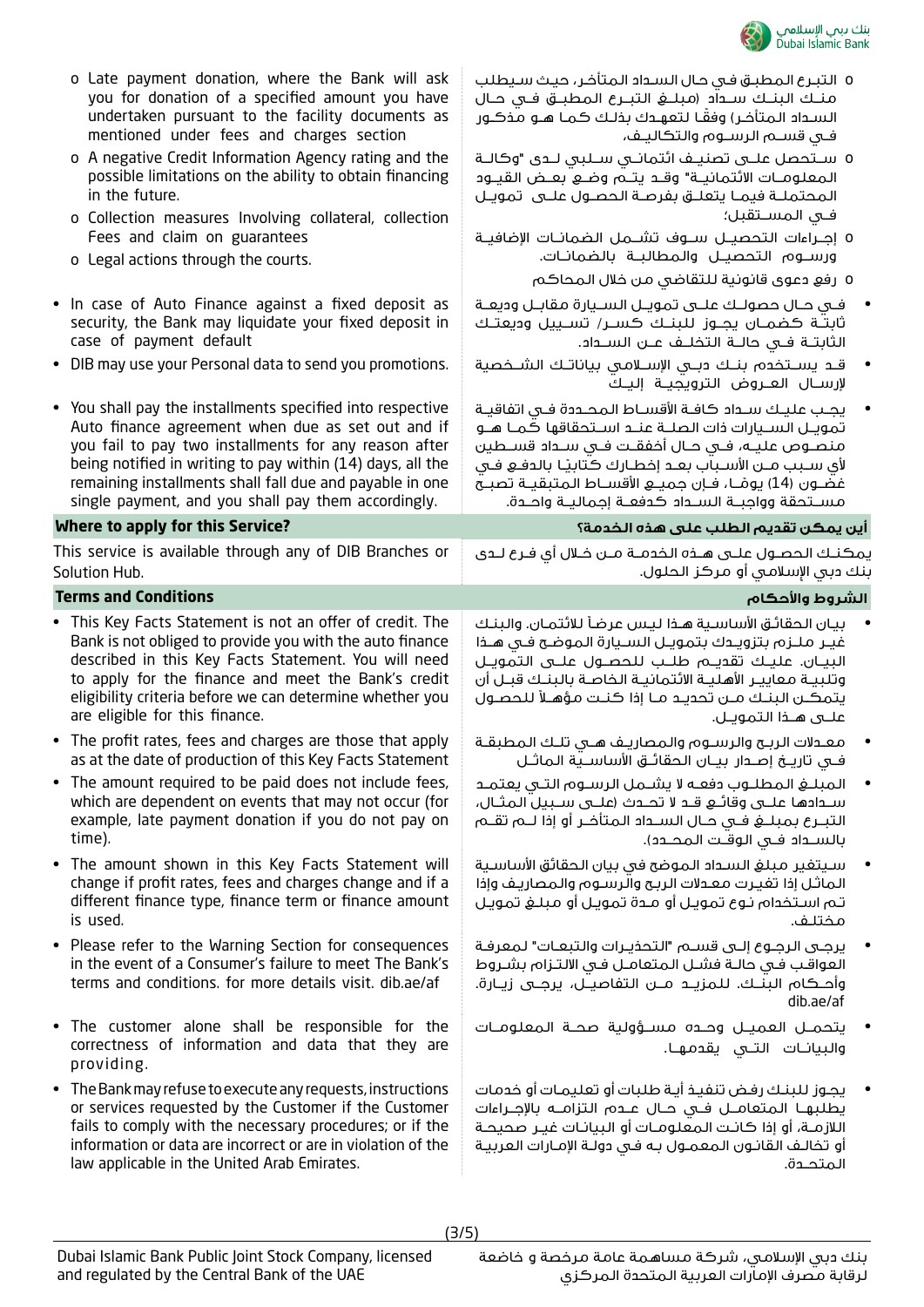

- The bank shall reserve the right to change and modify these terms and conditions or the services and products offers as required by the applicable law or bank policy. Such changes shall be notified to the Customer within a period of 60 days.
- Dubai Islamic Bank (DIB) has a strict policy of keeping Customer information secret and secure.
- Full version of these terms and conditions is available on the website at the following dib.ae/af
- Governing Law and Jurisdiction of court: The finance facility agreement and other terms and conditions shall be governed by the UAE federal laws as applied by the competent courts of the UAE to the extent these laws do not conflict with the principles of Sharia as interpreted by the Internal Sharia Supervision Committee of the Bank.
- This is a Sharia compliant product, please visit DIB website www.dib.ae for details.

# **إقرار :Acknowledgement**

I acknowledge the receipt of and understanding of this Key Fact Statement. I also acknowledge that I understand the product/service features, pricing, benefits, risks, fees and Consumer's rights and obligations as detailed in the Key Fact Statement. I confirm that the information provided in this Statement is accurate and complete. I authorize Dubai Islamic Bank (DIB) to verify the information provided herein or any other information available with DIB from whatever source(s) it considers appropriate, including specifically any credit reports from any credit rating agency or bureau. I understand that DIB is not obliged to provide me with finance solely based on the finance application. I acknowledge that any finance provided shall be at DIB's discretion and subject to all applicable terms and conditions of Auto Finance agreement and DIB Banking Services General Terms and Conditions, which may be revised from time to time.

| of Auto Finance agreement and DIB Banking Services<br>General Terms and Conditions, which may be revised from<br>time to time.                          | السـيارات ( ) والشـروط والأحـكام العامـة للخدمـات المصرفيـة<br>لبنـك دبـي الإسـلامـي، والـتـي قـد يتـم تعديلهـا مــن وقـت لآخـر                     |
|---------------------------------------------------------------------------------------------------------------------------------------------------------|-----------------------------------------------------------------------------------------------------------------------------------------------------|
| How to file a complaint?                                                                                                                                | كيفية تقديم شكوى؟                                                                                                                                   |
| • Any branch                                                                                                                                            | •   من خلال أي فرع                                                                                                                                  |
| • If assigned to your bank account, your dedicated<br>relationship manager                                                                              | •   مديـر العلاقـات الـمـــــــص لــك (فـــى حــال تعيينـــه بشـــكـل<br>خـاص لحسـابك المصرفـى)                                                     |
| • Phone Banking (+971 4 609 2222)                                                                                                                       | • الهاتف المصرفي (2222 609 4 971+)                                                                                                                  |
| Internet and Mobile Banking<br>$\bullet$                                                                                                                | • الخدمات المصرفية عبر الإنترنت والجوال                                                                                                             |
| • E-mail: Contactus@dib.ae                                                                                                                              | • البريد الإلكتروني: Contactus@dib.ae                                                                                                               |
| • Our Website Complaint Form                                                                                                                            | •   ملئ استمارة شكوى عبر موقعنا الالكتروني                                                                                                          |
| By post: Complaints Management Unit, Dubai Islamic<br>Bank, PO Box 1080, Dubai, UAE                                                                     | • إرســال بريـــد إلــــي: وحــــدة إدارة الـشـــكـاوي، بنــك دبـــى<br>الإســلامـي، صنــدوق بريــد 1080، دبــي، الإمــارات الـعربيــة<br>المتحــدة |
| We will acknowledge your complaint within 2 business<br>days and strive to respond to your complaint within an<br>estimated average of 5 business days. | سنؤكد استلام شكواك فى غضون يومى عمل وسنسعى<br>جاھدين للـرد عليك فـى غضـون 5 أيـام عمـل.                                                             |
| <b>Customer Signature: __</b>                                                                                                                           | توقيع المتعامل:                                                                                                                                     |
| Date of Signature: _____                                                                                                                                | تاريخ التوقيع:                                                                                                                                      |

- يحتفــظ البنــك بالحــق فــي تغييــر وتعديــل هــذه الشــروط والأحــكام أو عــروض الخدمــات والـمنتجــات بمــا يتماشــى مـع القانـون أو سياسـة البنـك. يتـم إخطـار المتعامـل بـأي مــن هــذه التغييــرات فــى غضــون 60 يومُــا. ً
- يتبـع بنـك دبـي اإلسـامي سياسـة صارمـة تتعلـق بالحفـاظ علــى ســرية معلومــات المتعامــل.
- تتوفــر النســخة الكاملــة مــن هــذه الشــروط واألحــكام على الموقع اإللكتروني التالي af/ae.dib
- القانــون الواجــب التطبيــق واختصــاص المحكمــة: تخضــع اتفاقيــة التســهيالت التمويليــة وغيرهــا مــن الشــروط واألحــكام للقوانيــن االتحاديــة لدولــة اإلمــارات العربيــة المتحــدة علــى النحــو المطبــق مــن قبــل المحاكــم المختصــة فــي دولــة اإلمــارات العربيــة المتحــدة بمــا ال تتعــارض هــذه القوانيــن مــع أحــكام الشــريعة اإلســامية ً وفقــا لتفســير لجنــة الرقابــة الشــرعية الداخليــة للبنــك لهــا.
- هــذا منتــج متوافــق مــع الشــريعة اإلســامية، يرجــى زيــارة موقع بنك دبي اإلسالمي ae.dib.www للتفاصيل.

أقــر باســتالم وفهــم بيــان الحقائــق األساســية هــذا، كمــا أقــر بأننــي قــد فهمــت ميــزات المنتــج أو الخدمــة، وتســعيرتها، ومزاياهــا ومخاطرهــا والرســوم المرتبطــة بهــا وحقــوق المسـتهلك والتزاماتـه علـى النحـو الـوارد والمفصـل فـي بيـان الحقائــق الأساســـــة. أؤكــد أن المعلومــات المُقدمــة فــي هــذا البيــان دقيقــة وكاملــة. وعليــه أفــوض بنــك دبــي اإلســامي ُ للتحقـق مـن المعلومـات المقدمـة هنـا أو أي معلومـات أخـرى متاحـة لبنـك دبـي اإلسـامي مـن أي مصـدر )مصـادر( يـراه البنـك مناسبًا، بمـا فـي ذلـك علـى وجـه الـتحديـد أيـة تقاريـر ائتمانيـة مــن أي وكالــة أو مكتــب تصنيــف ائتمانــي. وأنــا علــى علــم بـأن بنـك دبـي اإلسـامي غيـر ملـزم بتزويـدي بالتمويـل لمجـرد أننــي قمــت بتقديــم طلــب التمويــل. أقــر بــأن أي تمويــل يتــم تقديمــه ســيكـون وفقًــا لـتقديــر بنــك دبــى الإســـلامـى ويخضــع لجميــع الشــروط واألحــكام المعمــول بهــا التفاقيــة تمويــل